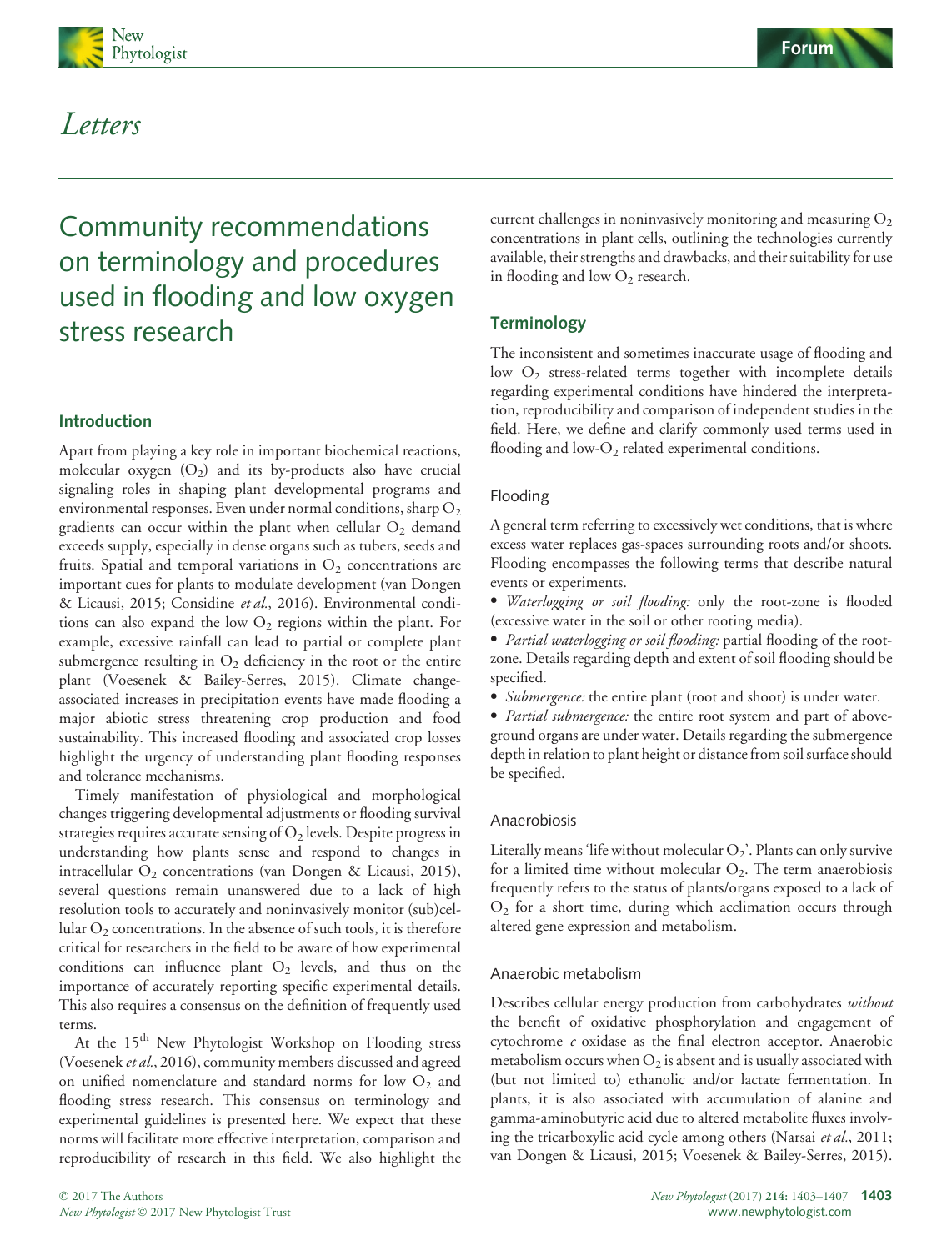It can occur in cells within an '*anoxic core*' in tissues/organs (e.g. vascular tissues of roots; Berry & Norris, 1949; Thomson & Greenway, 1991) even under externally aerobic conditions and in densely packed tissues or organs with a low surface to volume ratio (e.g. developing fruits, tubers, seeds, meristems; Geigenberger et al., 2000; Gibbs & Greenway, 2003; van Dongen & Licausi, 2015).

#### Defining -oxic conditions

The terms hypoxia and anoxia are often used interchangeably, which limits experimental reproducibility and can lead to misunderstanding of associated physiological, biochemical and molecular processes. When accurate quantification of the  $O_2$  status of biological samples or their environment is not possible, use of oxic terms is valid, but care should be taken when inferring conclusions about  $O_2$  availability from these experiments. As a guideline, we describe common -oxic words, highlighting their limitations.

• *Anoxia:* describes complete absence of  $O_2$  in a system. This is not the same as an  $O_2$  concentration that is too small to measure because such a condition can be maintained when the diffusive flux of  $O_2$  into the tissue is equal to the  $O_2$  metabolism. True anoxic conditions are unlikely to occur in plant tissues where photosynthesis and respiration are key metabolic processes (Smith & Dukes, 2013). Thus, this term should be limited to describing the atmosphere applied to biological samples or the environment under investigation. Most cases applying anoxic conditions involve replacing the natural atmosphere with an inert gas such as argon or nitrogen (e.g. Loreti et al., 2005; Branco-Price et al., 2008). Some artificial flooding treatments have also been defined as anoxic, when water was degassed before submergence (Baud et al., 2004). In this case, however, the degassed water will not remain  $O_2$ free unless subsequently placed in an  $O_2$ -free environment. Finally, true anoxic conditions require darkness, since the photosynthetic light reaction generates molecular  $O_2$ .

• *Normoxia:* the reference normoxic condition is often the  $O_2$ availability in air at sea level on today's Earth, that is 20.95%. However,  $O_2$  concentrations within plant organs can be lower or higher under normoxic conditions (van Dongen & Licausi, 2015; Pedersen et al., 2016). Therefore, internal (organ/tissue/cellular)  $O<sub>2</sub>$  concentrations could deviate from the 'normoxic environment'. Under external normoxia, cells may be  $O_2$ -limited due to high metabolic activity, as in meristems (Greve et al., 2003), vascular tissues of roots (Armstrong & Beckett, 1987) or due to limited diffusion in bulky tissues (Pedersen et al., 2006), or tubers (Geigenberger *et al.*, 2000). The  $O_2$  levels measured in these tissues over time in the experimental system is desirable.

 $\bullet$  Hypoxia: describes  $O_2$  concentrations below normoxic without necessarily implying any impact (i.e. hypoxic treatment refers to experiments in which a plant is exposed to lower  $O_2$  conditions than air). Hypoxia is preferably used to selectively describe  $O_2$ concentrations below which a specific process is affected (e.g. below the critical  $O_2$  pressure (Armstrong et al., 2009) for respiration) or a response is activated. This may imply the need for additional terms to indicate ranges of  $O_2$  concentrations (e.g. in the field of microbiology, micro-oxic often describes  $0.5-5\%$  O<sub>2</sub>; Pessi et al., 2013). When authors use hypoxia or alternative terms to describe reduced  $O_2$  availability, provision of precise  $O_2$  tensions or ranges are valuable. This can include flow rates or turbulence, medium composition and temperatures for the external medium and the bulkiness, respiration rate and density of experimental tissue(s).

• Hyperoxia/superoxia: describe  $O_2$  concentrations above normoxia. Hyperoxia/superoxia can result from, for instance, underwater photosynthesis and reduced outwards diffusion rate of  $O<sub>2</sub>$ from photosynthetic organs to the environment (Rich et al., 2013; Pedersen et al., 2016), or from water bodies to the atmosphere (Nikinmaa, 2014).

Although it is advisable that  $O_2$  concentrations be described for each experimental system, authors may prefer to use -oxic conditions best suited to the study, as long as the description enables experimental replication. Detailed description of the  $O_2$ levels assessed externally or internally (within the plant), or physical parameters that affect its availability, will improve the reproducibility of observations and help the design of models and meta-analyses.

#### The challenge of monitoring oxygen levels in plants

Flooding is a compound stress imposing changes in  $O_2$  availability (and thus respiratory ATP production),  $CO<sub>2</sub>$ , light, ethylene, mineral nutrients and reactive oxygen species (ROS; Voesenek & Sasidharan, 2013; Voesenek & Bailey-Serres, 2015). The severity of the stress and the response elicited depends upon genotype, developmental age of the plant, organ, tissue, and other factors including flooding depth and duration, light availability, temperature, humidity and the amount of carbohydrate storage (such as sugars, starch, lipids, protein) in cells and tissues.

It is not easy to predict what physiological changes occur in a spatial and dynamic fashion during flooding at the cellular level, especially with respect to  $O_2$  concentration. The way in which a flooding treatment is performed will strongly influence how fast plant tissues experience low  $O_2$  stress. Different factors, including light levels in the water, the temperature and the volume of the water used to submerge the plants, microbial activity in the submerged soil, and  $O_2$  concentration of the water at the beginning of the experiment, will all influence how the  $O_2$  availability to the plant changes during the treatment. Therefore, careful monitoring and reporting of the  $O_2$  concentration around submerged plant tissue is required. Polarographic electrodes (such as the Clark-type electrode) are still most widely used for this. However, fiber-optic based sensor methods have become more popular during recent years (Rolletschek et al., 2009; Ast et al., 2012), since these are fast and selective. Moreover, optical sensors have the advantage that the same sensor can be used to measure molecular  $O_2$  concentrations in solution as well as in air, and the baseline of the measurement is more stable as compared with polarographic methods, which makes optical sensing more suited for long-term (days to weeks) measurements.

To avoid technical difficulties in controlling the  $O_2$  concentration around a plant by submergence, many studies use a chamber filled with  $O_2$ -free or  $O_2$ -poor air. This has the advantage that  $O_2$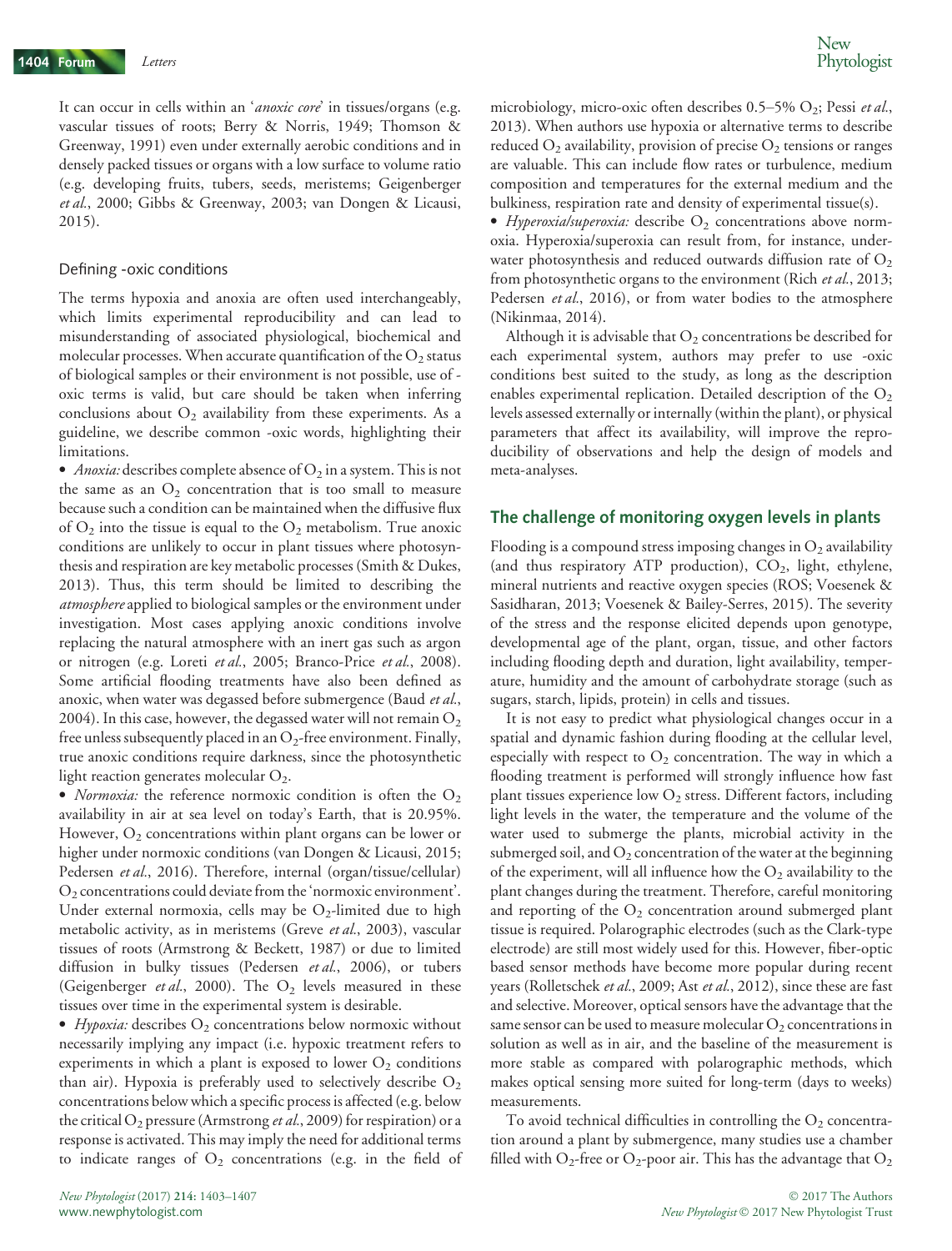concentrations can be changed much faster as compared to a submergence treatment, and that the actual external concentration can be controlled precisely. One should be aware, however, that a treatment with air containing little  $O<sub>2</sub>$  does not mimic submergence, but only changes one out of many parameters that are affected by submergence.

Apart from the importance of controlling the environmental  $O_2$ concentration during experimental treatments, there is a strong need to obtain precise information about the plant internal- $O_2$ concentration as well. To date, measurements of plant internal  $O_2$ have only been accomplished via invasive means (Ast et al., 2012; Ast & Draaijer, 2014; van Dongen & Licausi, 2015). Most commonly, a small sensor needle is inserted into a plant organ and  $O<sub>2</sub>$  concentrations are measured at the tip of the needle. The smallest needle-type sensors that currently exist are based on the Clark-type sensor system (Revsbech, 1989) and commercially available sensors have a diameter of  $c$ . 4  $\mu$ m. These sensors are extremely fragile. More robust glass-fiber-based optical sensors typically have a diameter of  $c$ . 50  $\mu$ m. A disadvantage of needle-type sensors is that the tissue will be damaged upon insertion, which can lead to local changes in the rate of respiratory  $O_2$  consumption. Moreover, external  $O_2$  is likely to diffuse through the insertion wound into the interior of the tissue, which could lead to an overestimation of the actual in planta  $O_2$  concentration.

An alternative invasive method to determine local differences or changes in  $O_2$  concentration is by using  $O_2$ -sensitive reporter foil (Tschiersch et al., 2012). Here, a special camera is used to determine  $O_2$  concentration-dependent light emission from a special coated sensor foil that is placed on the surface of the plant tissue (Jensen et al., 2005). This method has been used to describe local differences in  $O_2$  concentration of plant organs, such as stems and seeds, that were cut in order to access the interior tissues with the sensor foil. By doing so, these measurements allowed detection of differential  $O_2$ -consumption patterns within the plant organ (Tschiersch et al., 2012). More recently, nano particles coated with a fluorescent dye have been successfully used in rhizosphere studies (Koren et al., 2015). These nano particles are possible future candidates for  $O_2$  studies at the cell level when working with large, transparent model cells such as cells of Chara.

To date, no method exists that enables noninvasive analysis of plant internal- $O_2$  concentrations. The best alternative that is currently being appliedmakes useof reporter proteins (such asGUS, GFP or Luciferase) that are expressed under the control of low  $O_{2}$ induced promotor sequences (Gasch et al., 2016). Interpretation of the expression pattern of the reporter protein allows conclusions about relative variation in the  $O_2$  concentration between regions, or through time. It will not provide, however, an exact value for the actual local concentration of  $O_2$ . Moreover, the reaction time of such reporter systems is relatively long, making it difficult to investigate rapid changes. Several other suggestions are being discussed to design alternative noninvasive molecular  $O_2$ -reporter systems. Fluorescent resonance energy transfer (FRET)-based methods, in which the FRET efficiency is affected by  $O_2$ -dependent protein maturation, have already been applied successfully in bacterial cell cultures (Potzkei et al., 2012), but there are no reports yet of the successful application of such  $O_2$  sensors in plants.

In medical research, various noninvasive  $O_2$  monitoring techniques are being used, including positron emission tomography (PET) and nuclear magnetic resonance (NMR) technology (Roussakis et al., 2015). In plants, such methods have not yet been reported to determine  $O_2$  gradients, because of the poor resolution, and because homogenous application of the required radioisotopes or contrast agents (such as Fluorine-19  $(^{19}F)$ -based probes) appears difficult in plants. Further research to develop methods to determine plant internal- $O<sub>2</sub>$  concentrations will remain of utmost importance for the research field to advance further.

### Experimental systems

It is extremely important that researchers carefully detail the experimental imposition of flooding or low  $O<sub>2</sub>$  stress. We suggest that, in addition to details essential to any methods description, the following details specific to low  $O_2$  and flooding studies are necessary:

#### Stress conditions

 Type of flooding (waterlogging, partial or complete submergence) should include depth relative to shoot height. Investigators are encouraged to define terms used in their system, for example stagnant flooding. If hydroponics are used, information on aeration,  $O_2$  status, light and medium composition are needed.

 Flooding in a natural or artificial environment should include information on light, flow, turbidity, pH, inorganic carbon concentration and temperature of the water. It is beneficial to record the rate of decline of  $O_2$  in the soil, air and water. Soil flooding can also be documented from soil redox potential.

 Hypoxia experiments should provide details regarding the system used to achieve low  $O_2$  conditions (and state the  $O_2$ concentrations), including time taken to achieve the condition. Further information can include: chamber size, flow rate through the system, and details of application. The gas used to lower  $O_2$ levels must be stated.

• In experimental setups, determining  $O_2$  flux into roots from  $O_2$ containing bathing media, experimenters should be aware that when roots are attached to shoots, fluxes to the root can come not just from the media but also internally from the shoot (Armstrong & Armstrong, 2014).

 Recovery conditions (post-submergence or post-hypoxia) should be described, including light levels, temperature, humidity, and watering regime post-drainage. Rate of soil drainage (changes in soil water content) and changes in soil redox potential are also valuable.

 Zeitgeber time (hours after dawn) and illumination when experiments start and terminate should be mentioned.

 Plant density and orientation of growth on medium should be included.

#### Scoring survival

A recovery period following the removal of flooding/hypoxia/anoxia stress is essential for scoring survival (Striker, 2012). Plants should be photographed immediately before and after the treatment and at the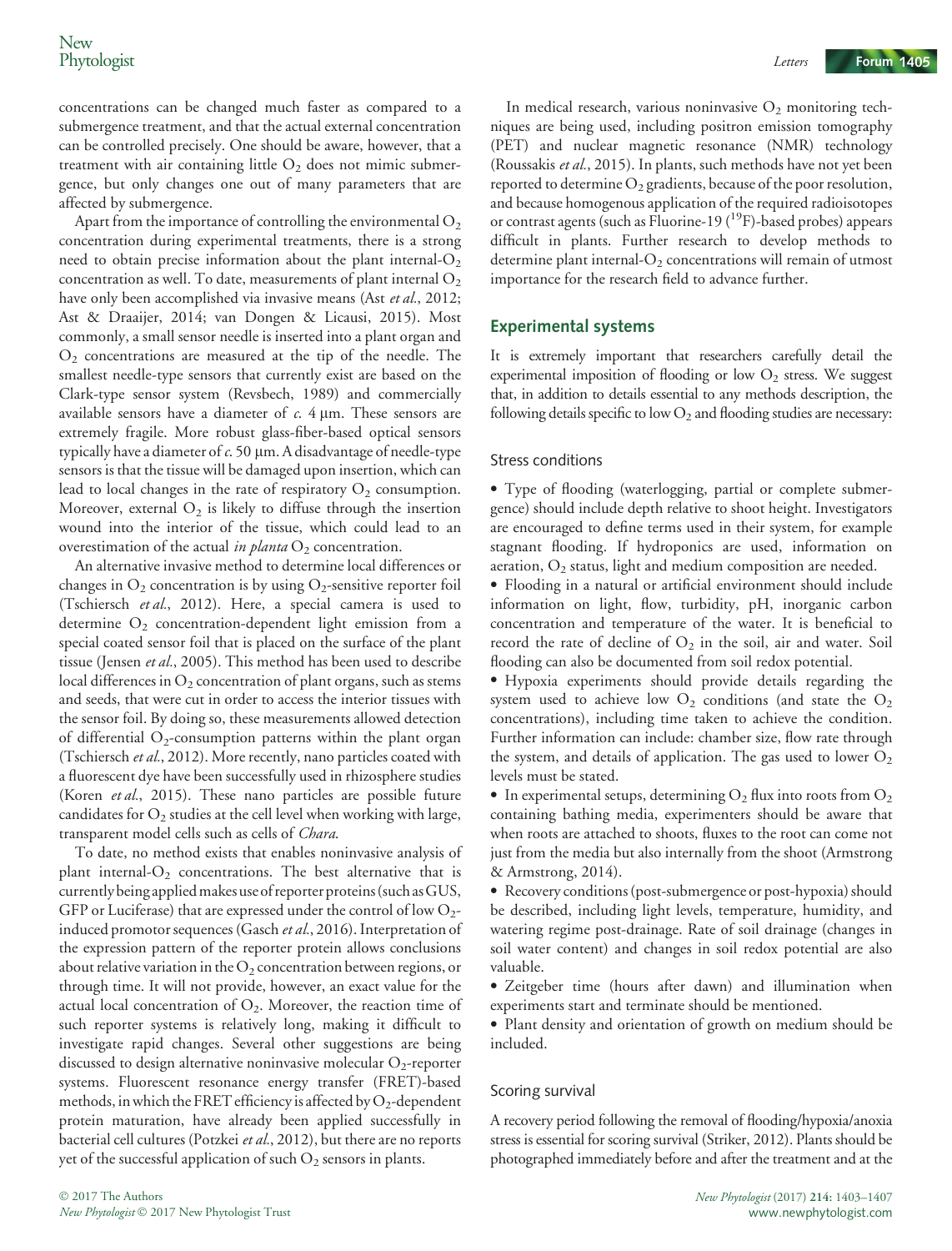end of the recovery period.When scoring damage, quantitative rather than qualitative data are more reproducible and can be analyzed statistically (e.g. chlorophyll levels, biomass, green leaf area).

## **Conclusions**

Careful descriptions of growth and treatment conditions, especially factors that can influence both plant external- and internal- $O<sub>2</sub>$ concentrations are essential for clarity, reproducibility and progress in research on plant responses to flooding and low  $O_2$ . Reporting on  $O_2$  concentrations, whenever possible, using the most suitable, currently available methods is recommended. Ultimately, the challenge is also to achieve an understanding of the spatial and temporal dynamics of the major flooding signals,  $O_2$ , ethylene, nitric oxide, ROS and low-energy, their interactions, and how signaling modulates response from the subcellular to the wholeplant level. Furthermore, the focus of many studies has been on short-term molecular signatures, often under severe conditions, whereas responses associated with long-term, less severe and more chronic  $O_2$  limitations that influence developmental plasticity, deserve greater attention.

Rashmi Sasidharan<sup>1</sup>\*, Julia Bailey-Serres<sup>1,2</sup>, Motoyuki Ashikari<sup>3</sup>, Brian J. Atwell<sup>4</sup>, Timothy D. Colmer<sup>5</sup>, Kurt Fagerstedt $\rm^6$ , Takeshi Fukao $^7$ , Peter Geigenberger $\rm^8$ , Kim H. Hebelstrup $^9$ , Robert D. Hill $^{\bar{1}0}$ , Michael J. Holdsworth $^{11}\!$ , Abdelbagi M. Ismail $^{12}\!$ , Francesco Licausi $^{13}\!$ , Angelika Mustroph $^{14},$  Mikio Nakazono $^{15},$  Ole Pedersen $^{16},$ Pierdomenico Perata<sup>13</sup>, Margret Sauter<sup>17</sup>, Ming-Che Shih<sup>18</sup>, Brian K. Sorrell<sup>19</sup>, Gustavo G. Striker<sup>20</sup>, Joost T. van Dongen<sup>21</sup>, James Whelan<sup>22</sup>, Shi Xiao<sup>23</sup>, Eric J. W. Visser<sup>24</sup> and Laurentius A. C. J. Voesenek<sup>1</sup>

- <sup>1</sup>Institute of Environmental Biology, Utrecht University, Padualaan 8, Utrecht 3584CH, the Netherlands; <sup>2</sup> Center for Plant Cell Biology, Department of Botany and Plant Science, University of California, Riverside, CA 92521-0124, USA; <sup>3</sup>Bioscience and Biotechnology Center, Nagoya University, Chikusa, Nagoya, Aichi 464-8601, Japan; 4 Department of Biological Sciences, Faculty of Science and Engineering, Macquarie University, Sydney, NSW 2109, Australia; 5 UWA School of Agriculture and Environment, The University of Western Australia, 35 Stirling Highway, Crawley, WA 6009, Australia; 6 Department of Biosciences, Viikki Plant Science Center, Helsinki University, PO Box 65, Helsinki FI-00014, Finland; <sup>7</sup>Department of Crop and Soil Environmental Sciences, Translational Plant Science Program, Fralin Life Science Institute, Virginia Tech, Blacksburg, VA 24061, USA; <sup>8</sup> Department of Biol 1, Ludwig Maximilian University of Munich, Grosshaderner Str 2-4, Martinsried, Planegg,
	- Munich D-82152, Germany;
	- <sup>9</sup>Department of Molecular Biology and Genetics, Aarhus University, Flakkebjerg, Slagelse 4200, Denmark;

 $^{10}$ Department of Plant Science, University of Manitoba,<br>Winnipeg, MB R3T 2N2, Canada; <sup>11</sup> Plant and Crop Sciences Division, School of Biosciences, University of Nottingham, Nottingham, LE12 5RD, UK;  $12$ International Rice Research Institute, Los Banos, Laguna 4031, Philippines; 13PlantLab, Institute of Life Sciences, Scuola Superiore Sant'Anna, Via Mariscoglio 34, Pisa 56124, Italy; <sup>14</sup>Plant Physiology, University Bayreuth, Universitaetsstr. 30, Bayreuth 95440, Germany; <sup>15</sup>Graduate School of Bioagricultural Sciences, Nagoya University, Chikusa, Nagoya 464-8601, Japan; <sup>16</sup>Freshwater Biological Laboratory, Department of Biology, University of Copenhagen, Universitetsparken 4, 3<sup>rd</sup> floor, Copenhagen 2100, Denmark; <sup>17</sup>Plant Developmental Biology and Plant Physiology, Kiel University, Kiel 24118, Germany;<br><sup>18</sup>Agricultural Biotechnology Research Center, Academia Sinica, 115, Taipei, Taiwan; <sup>19</sup>Department of Bioscience, Aarhus University, Aarhus 8000, Denmark;<br><sup>20</sup>IFEVA, Facultad de Agronomía, Universidad de Buenos Aires, CONICET, Av. San Martin 4453, Buenos Aires, Argentina; 21Institute of Biology, RWTH Aachen University, Aachen 52074, Germany; 22Department of Animal, Plant and Soil Science, School of Life Science, Australian Research Council Center of Excellence in Plant Energy Biology, La Trobe University, Bundoora, VIC 3086, Australia; <sup>23</sup>State Key Laboratory of Biocontrol and Guangdong Provincial Key Laboratory of Plant Resources, School of Life Sciences, Sun Yat-sen University, Guangzhou 510275, China; <sup>24</sup>Department of Experimental Plant Ecology, Institute for Water andWetland Research, Radboud University, Heyendaalseweg 135, 6525 AJ Nijmegen, the Netherlands (\*Author for correspondence: tel +31 30 2536871; email r.sasidharan@uu.nl)

## References

- Armstrong W, Armstrong J. 2014. Plant internal oxygen transport (diffusion and convection) and measuring and modelling oxygen gradients. Low oxygen stress in plants: oxygen sensing and adaptive responses to hypoxia. Plant Cell Monographs 21: 267–298.
- Armstrong W, Beckett PM. 1987. Internal aeration and the development of stelar anoxia in submerged roots. A multishelled mathematical model combining axial diffusion of oxygen in the cortex with radial losses to the stele, the wall layers and the rhizosphere. New Phytologist 105: 221–245.
- Armstrong W, Webb T, Darwent M, Beckett PM. 2009. Measuring and interpreting respiratory critical oxygen pressures in roots. Annals of Botany 103: 281–293.
- Ast C, Draaijer A. 2014. Methods and techniques to measure molecular oxygen in plants. Low oxygen stress in plants: oxygen sensing and adaptive responses to hypoxia. Plant Cell Monographs 21: 397-417.
- Ast C, Schmälzlin E, Löhmannsröben HG, van Dongen JT. 2012. Optical oxygen micro- and nanosensors for plant applications. Sensors 12: 7015–7032.
- Baud S, Vaultier MN, Rochat C. 2004. Structure and expression profile of the sucrose synthase multigene family in Arabidopsis. Journal of Experimental Botany 55: 397–409.